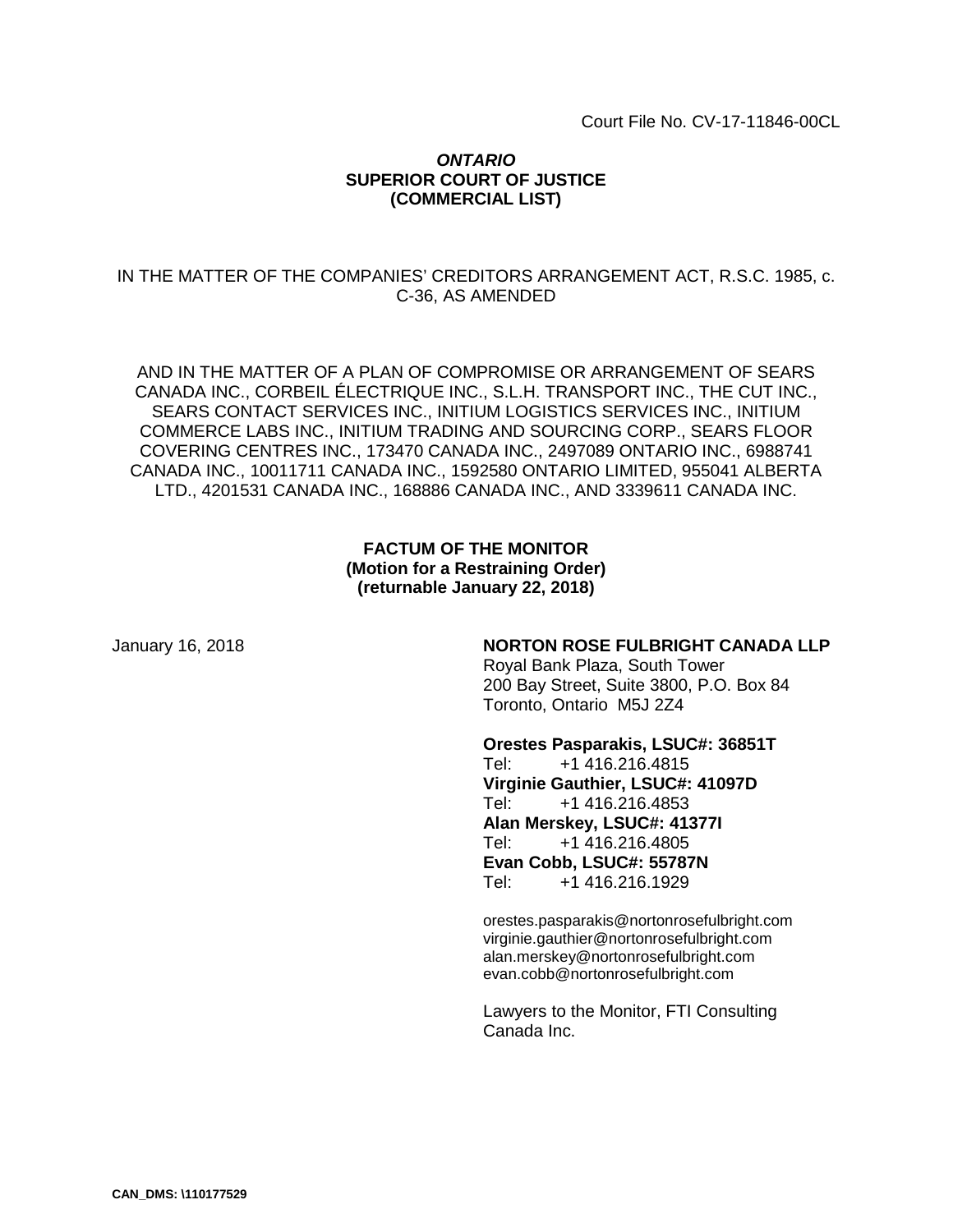#### **TO: THE SERVICE LIST**

#### AND **BGA AVOCATS S.E.N.C.R.L.**

TO: 67 Saint-Ursule Québec, Quebec G1R 4E7

# **David Bourgoin**<br>Tel: +1 418.69

Tel: +1 418.692.5137<br>Fax: +1 418.692.5695 +1 418.692.5695 dbourgoin@bga-law.com

#### AND **BGA AVOCATS S.E.N.C.R.L. /**

TO: **CABINET BG AVOCATS INC.** 4725 Metropolitain Blvd. East. Bureau 207 Montréal, Quebec H1R 0C1

# **Benoît Gamache**<br>Tel: +1 514.908

+1 514.908.7446 Fax: +1 866.616.0120 bgamache@bga-law.com bgamache@cabinetbg.ca

Lawyers for the plaintiffs in the Warranty Class Actions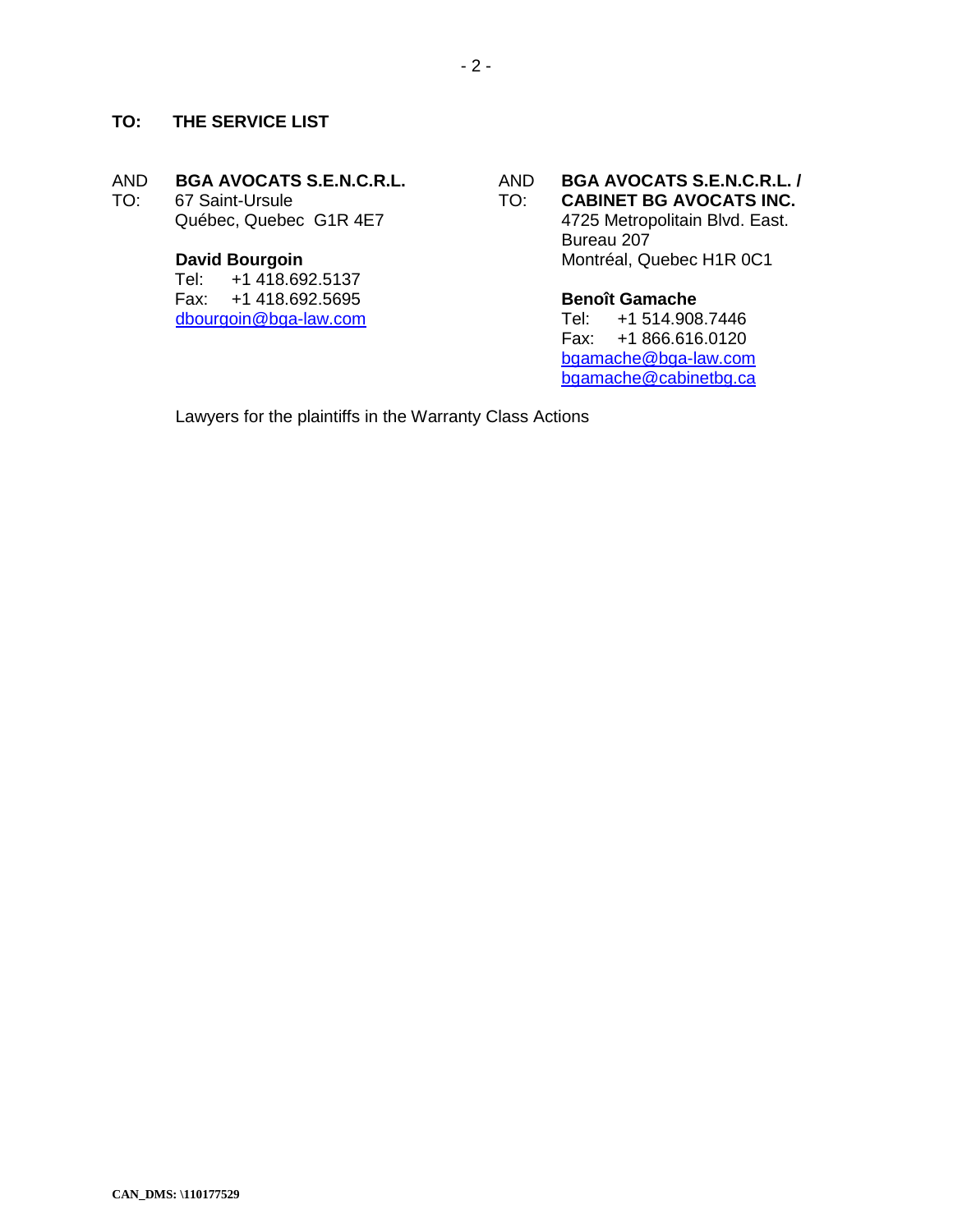Court File No.: CV-17-11846-00CL

#### *ONTARIO* **SUPERIOR COURT OF JUSTICE (COMMERCIAL LIST)**

#### IN THE MATTER OF THE COMPANIES' CREDITORS ARRANGEMENT ACT, R.S.C. 1985, c. C-36, AS AMENDED

AND IN THE MATTER OF A PLAN OF COMPROMISE OR ARRANGEMENT OF SEARS CANADA INC., CORBEIL ÉLECTRIQUE INC., S.L.H. TRANSPORT INC., THE CUT INC., SEARS CONTACT SERVICES INC., INITIUM LOGISTICS SERVICES INC., INITIUM COMMERCE LABS INC., INITIUM TRADING AND SOURCING CORP., SEARS FLOOR COVERING CENTRES INC., 173470 CANADA INC., 2497089 ONTARIO INC., 6988741 CANADA INC., 10011711 CANADA INC., 1592580 ONTARIO LIMITED, 955041 ALBERTA LTD., 4201531 CANADA INC., 168886 CANADA INC., AND 3339611 CANADA INC.

#### **FACTUM OF THE MONITOR (Motion for a Restraining Order) (returnable January 22, 2018)**

#### **PART I - INTRODUCTION**

- 1 This is a motion by FTI Consulting Canada Inc. in its capacity as court-appointed monitor of the Applicants (the **Monitor**) for an Order (the **Restraining Order**):
	- (a) declaring that the plaintiffs in the class action styled as *Karine Tremblay v. Centre Hi-Fi Chicoutimi, et al*. (the **Tremblay Plaintiffs**) have breached the stay of proceedings ordered by this Court (the **Stay**); and
	- (b) restraining the Tremblay Plaintiffs and the other class action plaintiffs described herein (collectively with the Tremblay Plaintiffs, the **Plaintiffs**) from taking any further steps in breach of the Stay or any Order of this Court.

2 Despite repeated notices and advisories from the Monitor and the Applicants, the Tremblay Plaintiffs have refused to comply with the Stay, choosing instead to continue their class actions and add additional parties covered by the Stay without regard for this Court's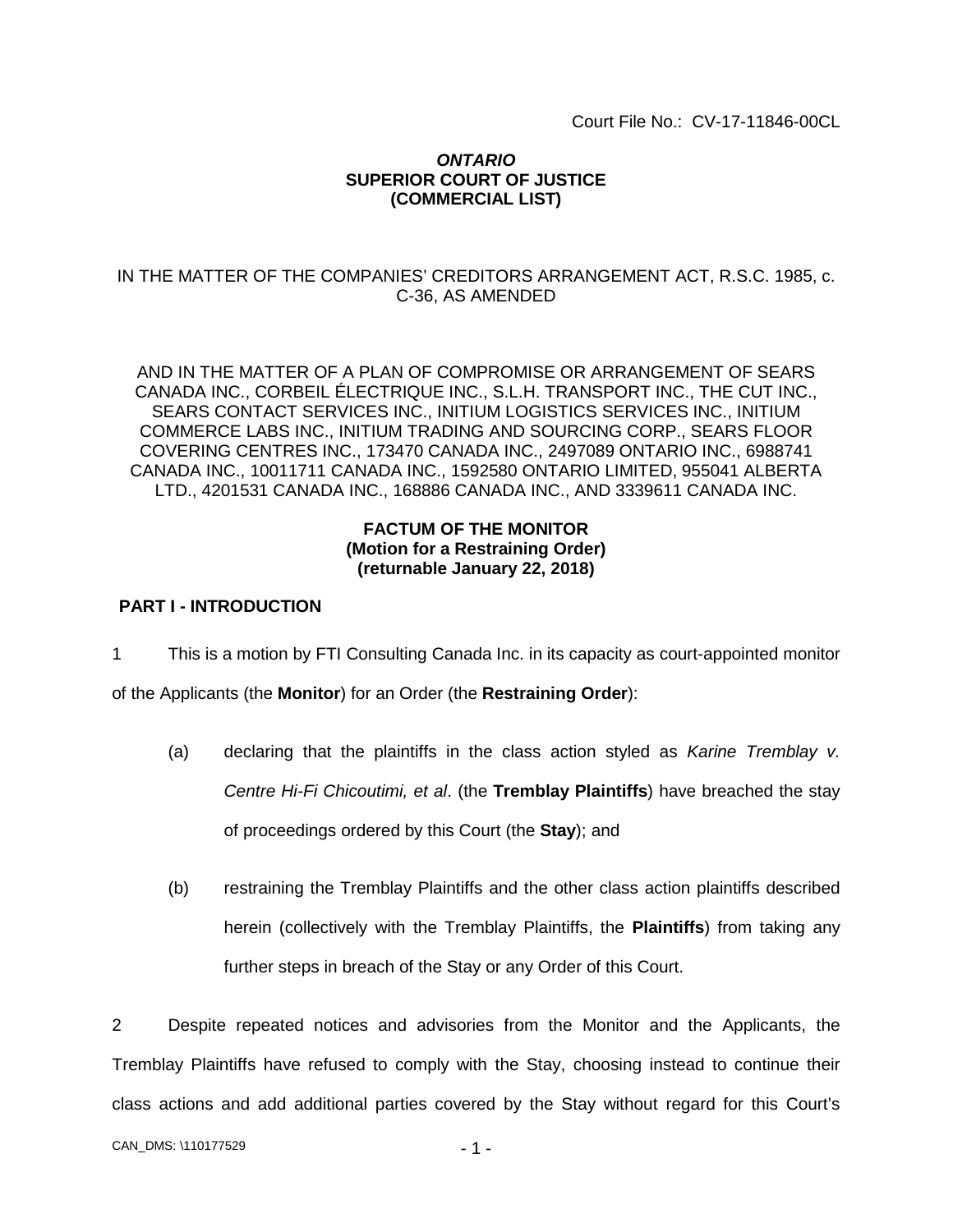supervisory jurisdiction under the *Companies' Creditors Arrangement Act*, RSC 1985, c C-36 (the **CCAA**).

3 The Tremblay Plaintiffs have failed to seek this Court's permission to lift the Stay or vary its terms. To the contrary, the Tremblay Plaintiffs have simply refused to accept the fact that they are stayed from continuing their actions at this time. Such indifference to the jurisdiction of this Court, and to this CCAA proceeding generally, can neither be sanctioned nor tolerated.

### **PART II - THE FACTS**

### **A. The CCAA Proceeding**

4 On June 22, 2017, Sears Canada Inc. (**Sears Canada**) and a number of its operating subsidiaries (collectively with Sears Canada, the **Applicants**) sought and obtained an initial order from this Court (as amended and restated on July 13, 2017, the **Initial Order**).<sup>1</sup>

5 The Initial Order granted the Stay in respect of the Applicants and Sears Connect LP (**Sears Connect**), a partnership forming part of the operations of the Applicants (collectively with the Applicants, the **Sears Canada Entities**), the Monitor, and all of their respective employees and representatives until July 22, 2017. The Initial Order also applied the Stay in respect of all current and former directors and officers of the Sears Canada Entities.<sup>2</sup>

6 The Stay was extended by various orders, and most recently on October 13, 2017. Although the Stay is currently scheduled to expire on January 22, 2018, the Applicants have brought a motion to extend the stay until April 27, 2018. $^3$ 

 <sup>1</sup> Motion Record of the Monitor dated January 10, 2018 (**Monitor's Record**), Tab 2E, p 155.

 $^2$  Initial Order, Monitor's Record, Tab 2E, pp 162-163 and 166, at paras 14, 17 and 25.

<sup>3</sup> Tenth Report of FTI Consulting Canada Inc, as Monitor dated January 10, 2018 (the **Tenth Report**) at para 2, Monitor's Record, Tab 2, p 10.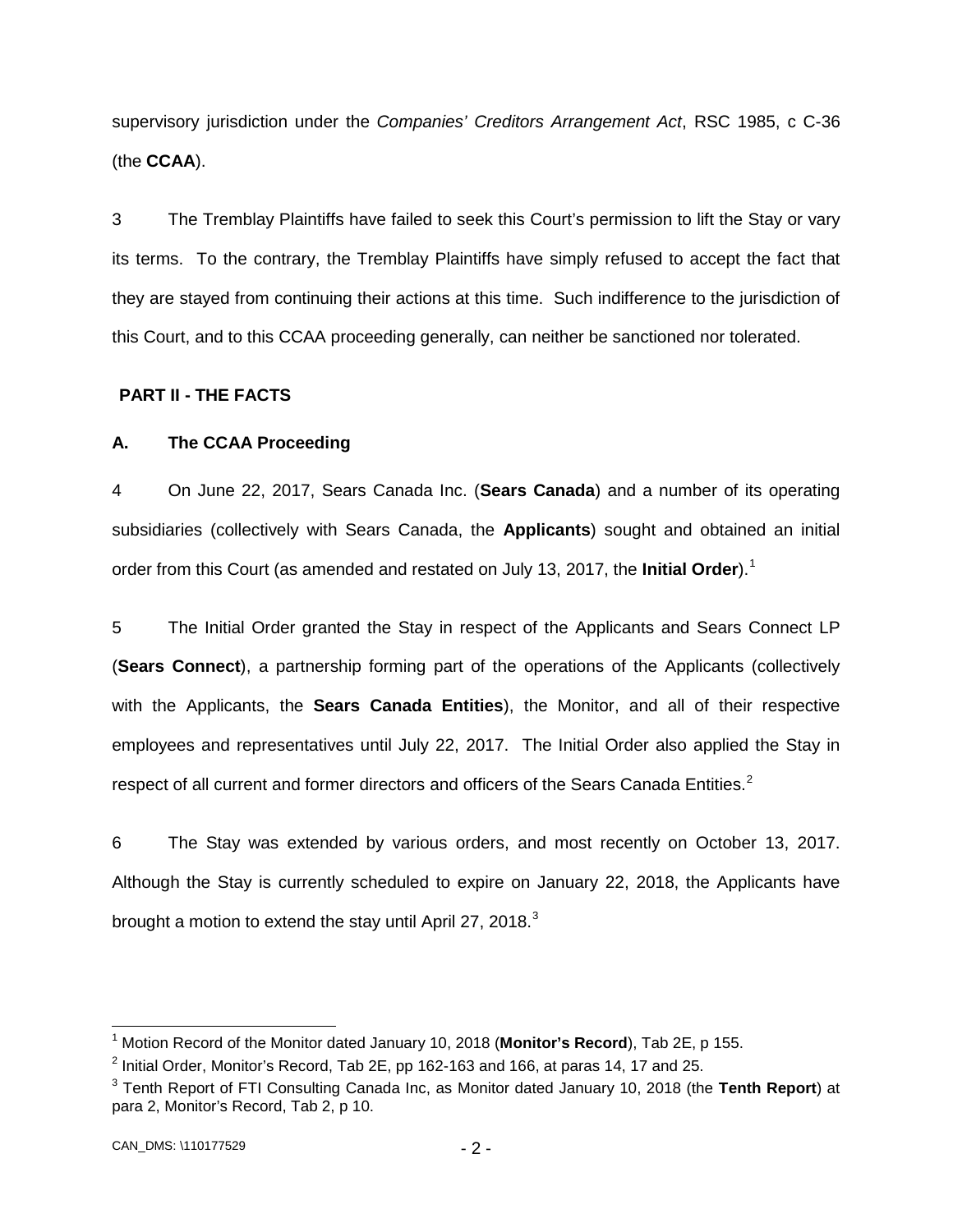7 On December 8, 2017, the Court issued an order approving a claims process for the identification, determination and adjudication of claims of certain creditors against the Sears Canada Entities and their current and former officers and directors (the **Claims Process**).<sup>4</sup>

#### **B. The Class Actions**

8 The Plaintiffs are consumers in Quebec who purchased extended warranties from various appliance and electronics retailers, including Sears Canada and Corbeil Électrique Inc. (**Corbeil**) (collectively, the **Defendants**).

9 The Plaintiffs allege that the Defendants made misrepresentations regarding the detrimental consequences of not purchasing extended warranties. The Plaintiffs are seeking reimbursement for the cost of the extended warranties at issue (including taxes), as well as punitive damages. The exact amount of damages being sought is unknown at this time.<sup>5</sup>

10 There are four class actions at issue (the **Warranty Class Actions**):

- (a) *Karine Tremblay v. Centre Hi-Fi Chicoutimi, et al.* (Superior Court of Quebec File Number: 150-06-000010-173) (the **Tremblay Class Action**);
- (b) *Luc Cantin and Francois Routhier v. Ameublements Tanguay Inc. et al.* (Superior Court of Quebec File Number: 500-06-000709-143) (the **Cantin/Routhier Class Action**);
- (c) *Lise Ostiguy v. Sears Canada Inc.* (Superior Court of Quebec File Number: 500- 06-000537-106); and

 <sup>4</sup> The Tenth Report at para 5, Monitor's Record, Tab 2, p 10.

 $5$  The Tenth Report at paras 16-17, Monitor's Record, Tab 2, p 10.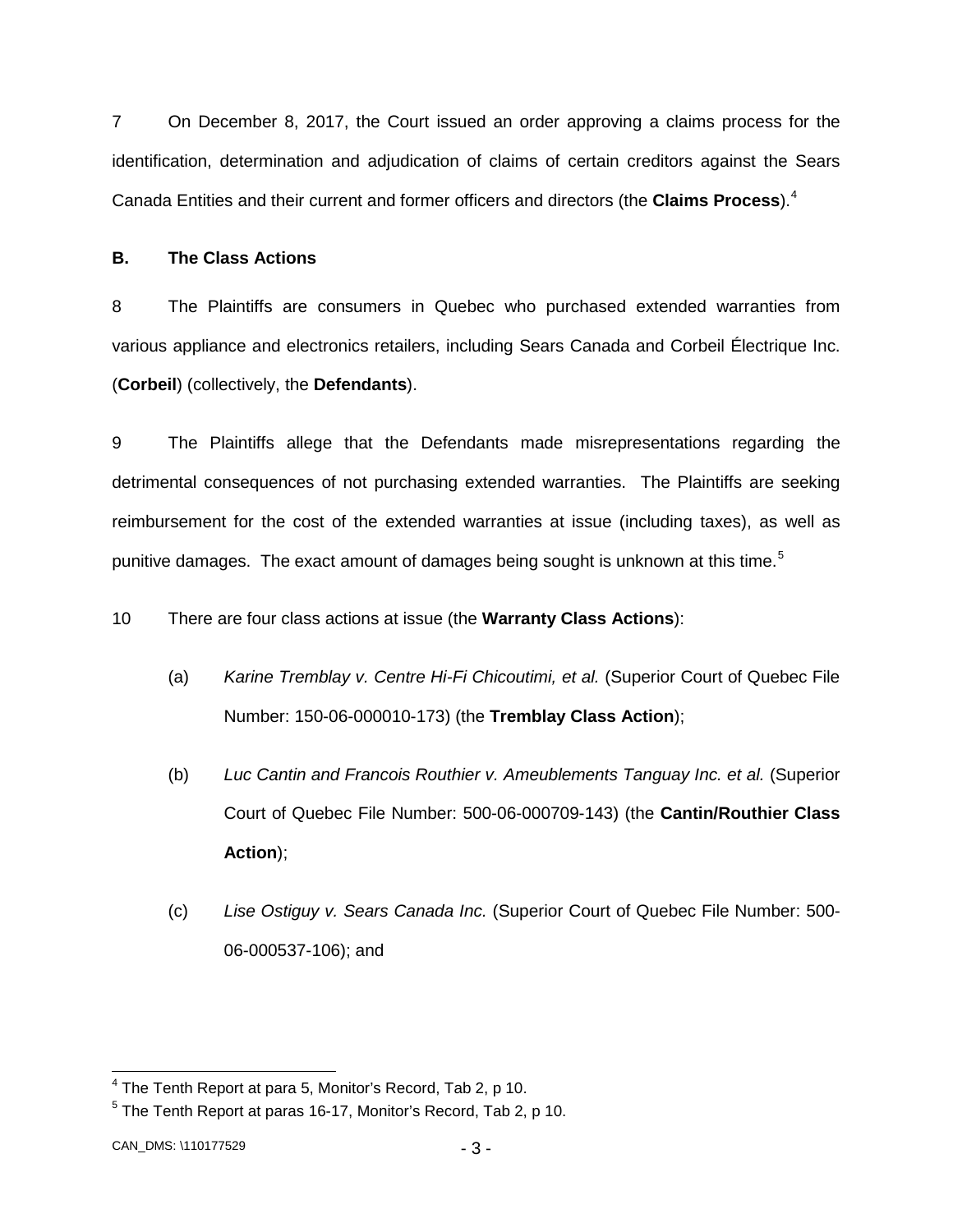(d) *Jacques Fillion v. Corbeil Électrique Inc.* (Superior Court of Quebec File Number: 500-06-000535-100).<sup>6</sup>

11 The Plaintiffs in each of the Warranty Class Actions are represented by the same counsel: David Bourgoin of BGA Avocats, S.E.N.C.R.L. and Benoit Gamache of Cabinet BG Avocat Inc.<sup>7</sup>

12 On October 5, 2017, and again on October 11, 2017, counsel for the Plaintiffs emailed the Monitor to ask how to file proof of claims with the Monitor for the Warranty Class Actions, so that the Plaintiffs could be added to the list of creditors.<sup>8</sup>

13 On October 17, 2017, counsel to the Monitor telephoned counsel for the Plaintiffs to discuss his questions. During this telephone call, counsel to the Monitor explained how the CCAA process worked and notified counsel for the Plaintiffs of the Stay. Counsel to the Monitor also advised that it was anticipated that the Sears Canada Entities would commence a claims process in which the claims of the Plaintiffs could be addressed.<sup>9</sup>

#### **C. The Consumer Protection Bonds**

14 On October 18, 2017, counsel for the Plaintiffs sent an email to the Monitor's counsel attaching various documents and letters. In his email, counsel for the Plaintiffs indicated that he believed that Sears Canada and Corbeil had both posted performance bonds (the **Consumer Protection Bonds**) with the Consumer Protection Office of Quebec as security for their obligations under the *Consumer Protection Act* (Quebec)*.* 10

 $6$  The Tenth Report at para 7(b), Monitor's Record, Tab 2, p 11.

 $7$  The Tenth Report at para 19, Monitor's Record, Tab 2, p 14.

<sup>&</sup>lt;sup>8</sup> Appendix A to the Tenth Report, Monitor's Record, Tab 2A, pp 22-24.

 $9^9$  The Tenth Report at para 20, Monitor's Record, Tab 2, p 14.

 $10$  The Tenth Report at para 22 and Appendix B to the Tenth Report, Monitor's Record, Tabs 2 and 2B, pp 14 and 30.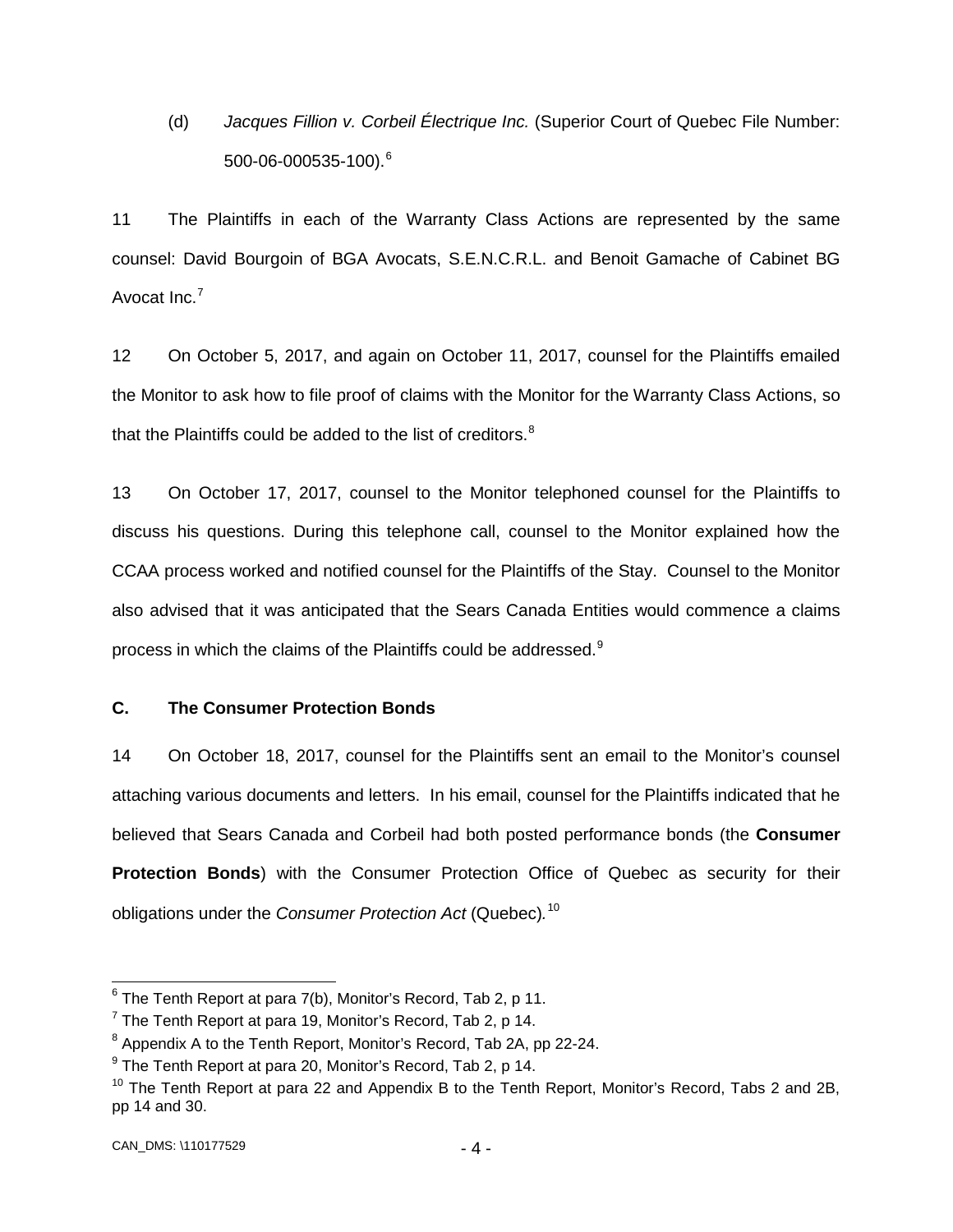15 Counsel for the Plaintiffs suggested that the funds posted for the Consumer Protection Bonds did not constitute property of the Applicants, and indicated that he wished to access these funds for the benefit of the Plaintiffs. In his email, counsel for the Plaintiffs acknowledged that the Stay prevented the Plaintiffs from claiming the funds, writing:

*To exercise our rights in respect of the contracts of security and have the OPC intervene, we must first obtain either a judgment (impossible under the stay) or an out-of-court agreement covering the protection plans.*<sup>11</sup> [Translated]

16 On October 27, 2017, in response to this email, counsel for the Monitor advised the Plaintiffs' counsel that the Monitor would be making inquiries into the Consumer Protection Bonds and would respond once it had sufficient information to evaluate his request.<sup>12</sup>

#### **D. The Tremblay Plaintiffs Breach the Stay**

17 On November 14, 2017, the Plaintiffs' counsel advised the Monitor that the Plaintiffs would be taking steps to add the Monitor as a defendant to the Tremblay Class Action and urged the Monitor to find a "negotiated solution to the current situation."<sup>13</sup>

18 On November 15, 2017, counsel to the Monitor wrote to Plaintiffs' counsel reminding them that the Stay applied not only as against the Sears Canada Entities, but as against the Monitor and their respective employees and representatives as well. The letter enclosed copies of both the Initial Order and a subsequent stay extension order, and quoted the relevant excerpts of those orders in French. Counsel to the Monitor also advised the Plaintiffs' counsel

<sup>&</sup>lt;sup>11</sup> Appendix B to the Tenth Report, Monitor's Record, Tab 2B, p 30.

 $12$  Appendix C to the Tenth Report, Monitor's Record, Tab 2C, p 37.

 $13$  The Tenth Report at para 19 and Appendix D to the Tenth Report, Monitor's Record, Tabs 2 and 2D, pp 15 and 103.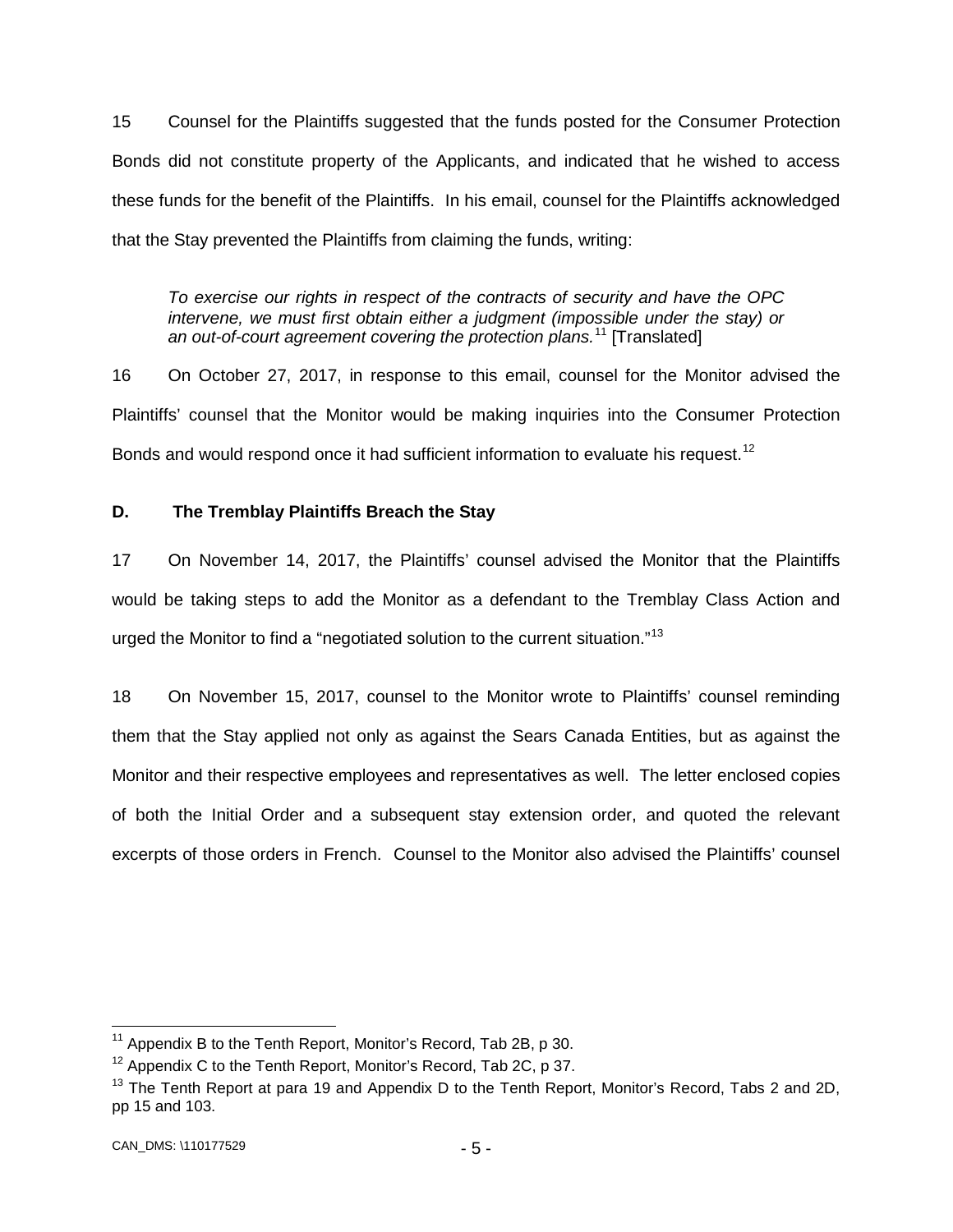that the Plaintiffs would be able to prove any claims they might have once this Court approved a claims process, including any claims with respect to the Consumer Protection Bonds.<sup>14</sup>

19 The Plaintiffs' counsel did not respond to either the Monitor or its counsel. However, on November 29, 2017, the Plaintiffs served counsel to Sears Canada (in three of four the Warranty Class Actions) with a motion to amend (the **Motion to Amend**) the pleadings in the Tremblay Class Action by adding the Monitor and certain former and current directors of Sears Canada (the **Named Directors**) as defendants.<sup>15</sup>

20 In response to the Plaintiffs' motion to amend, counsel to the Monitor immediately moved to file a "Notice of Stay" in each of the Warranty Class Actions that same day. On December 4, 2017, counsel to the Monitor sent a further letter to the Plaintiffs' counsel regarding the Stay asking the Plaintiffs to withdraw their Motion to Amend no later than December 7, 2017. Counsel for the Monitor advised that in the event of further breach of the Stay, the Monitor would be compelled to institute the appropriate proceedings. The Plaintiffs did not respond to the Monitor's letter and did not withdraw their Motion to Amend.<sup>16</sup>

#### **E. The Chicoutimi Case Conference**

21 On December 1, 2017, the Honourable Justice Dallaire of the Superior Court of Quebec in Chicoutimi wrote a letter to the parties in the Tremblay Class Action requesting a case conference to discuss the impact of the Motion to Amend on a previously scheduled motion to dismiss (the **Chicoutimi Case Conference**).<sup>17</sup>

 $14$  The Tenth Report at para 27 and Appendix E to the Tenth Report, Monitor's Record, Tabs 2 and 2E, pp 16 and 129.

 $15$  The Tenth Report at para 28 and Appendix F to the Tenth Report, Monitor's Record, Tabs 2 and 2F, pp 16 and 189.

 $16$  The Tenth Report at para 29 and Appendix G to the Tenth Report, Monitor's Record, Tabs 2 and 2G, pp 16-17 and 270-271.

 $17$  The Tenth Report at para 31, Monitor's Record, Tab 2, p 17.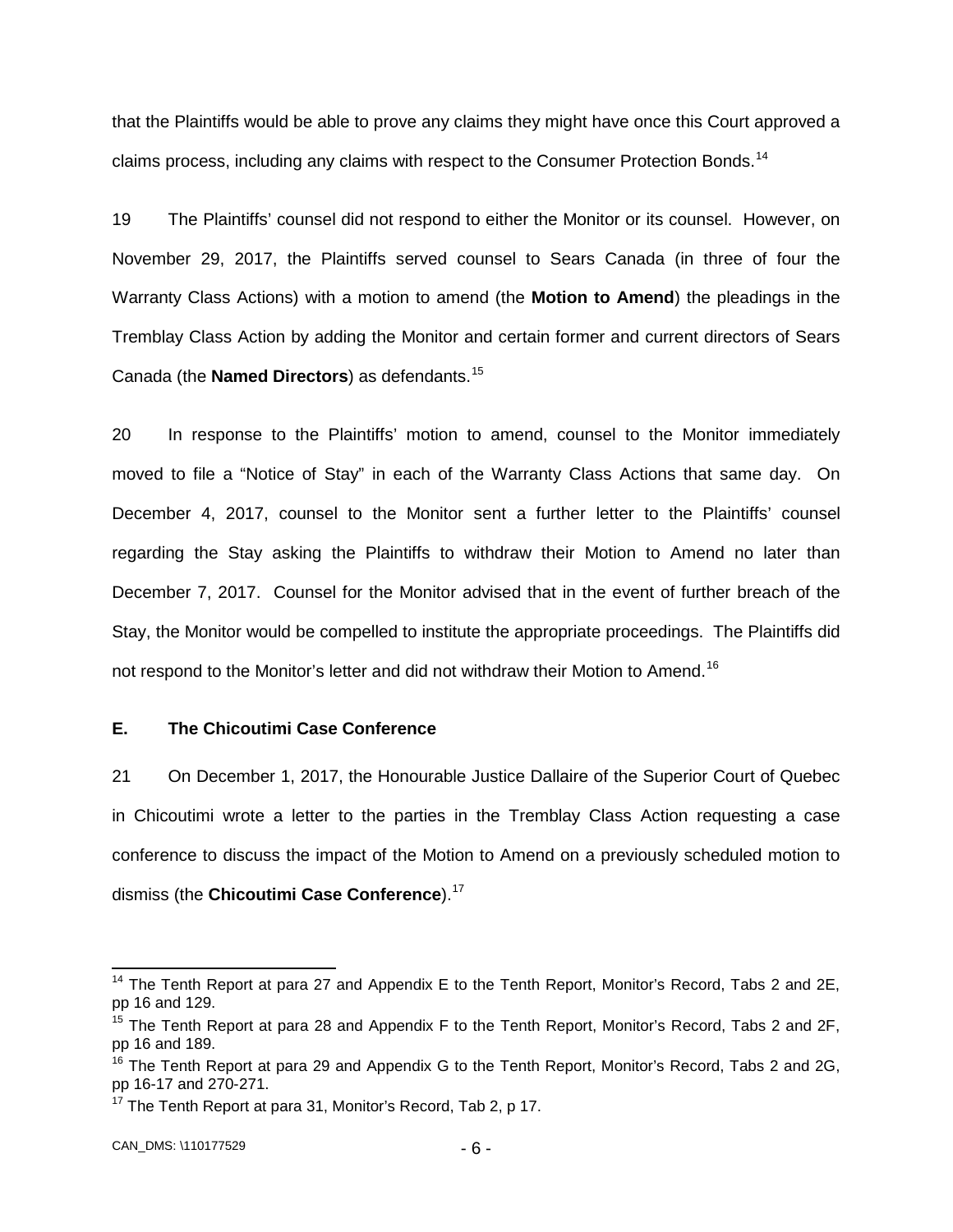22 On December 8, 2017, having been advised of the Chicoutimi Case Conference, and having received no response from the Plaintiffs' counsel, the Monitor's counsel wrote to Justice Dallaire (copying counsel to the parties in the Tremblay Class Action) to advise His Honour of the CCAA proceedings and the Stay, and to detail the history of the Monitors' repeated notices to the Plaintiffs' counsel regarding the Stay.<sup>18</sup>

23 On December 12, 2017, counsel for the Plaintiffs wrote to Justice Dallaire stating that they "consider[ed] it inappropriate for our colleague to plead his clients' position in writing without having been authorized by the court and without any status to do so." This letter remains the only correspondence – direct or indirect – received by the Monitor from the Plaintiffs' counsel since their November 14, 2017 email.<sup>19</sup>

24 On December 21, 2017, the Chicoutimi Case Conference took place by telephone as scheduled. The Monitor participated in the telephone call in an attempt to avoid the incurring the costs of the herein motion. Justice Dallaire ultimately directed the parties to make full written submissions on the issue around the Plaintiffs' Motion to Amend at a hearing returnable in Chicoutimi on February 16, 2018.<sup>20</sup>

25 Under the timeline ordered by Justice Dallaire, each of the existing defendants, the Monitor and the Board of Directors are required to submit any written submissions to the Court by February 2, 2018. $^{21}$ 

 $18$  The Tenth Report at para 32 and Appendix K to the Tenth Report, Monitor's Record, Tab 2 and 2K, pp 17-18 and 382.

 $19$  The Tenth Report at para 33 and Appendix L to the Tenth Report, Monitor's Record, Tabs 2 and 2L, pp 18 and 389.

 $20$  The Tenth Report at para 35, Monitor's Record, Tab 2, p 11.

 $21$  The Tenth Report at para 36, Monitor's Record, Tab 2, 12.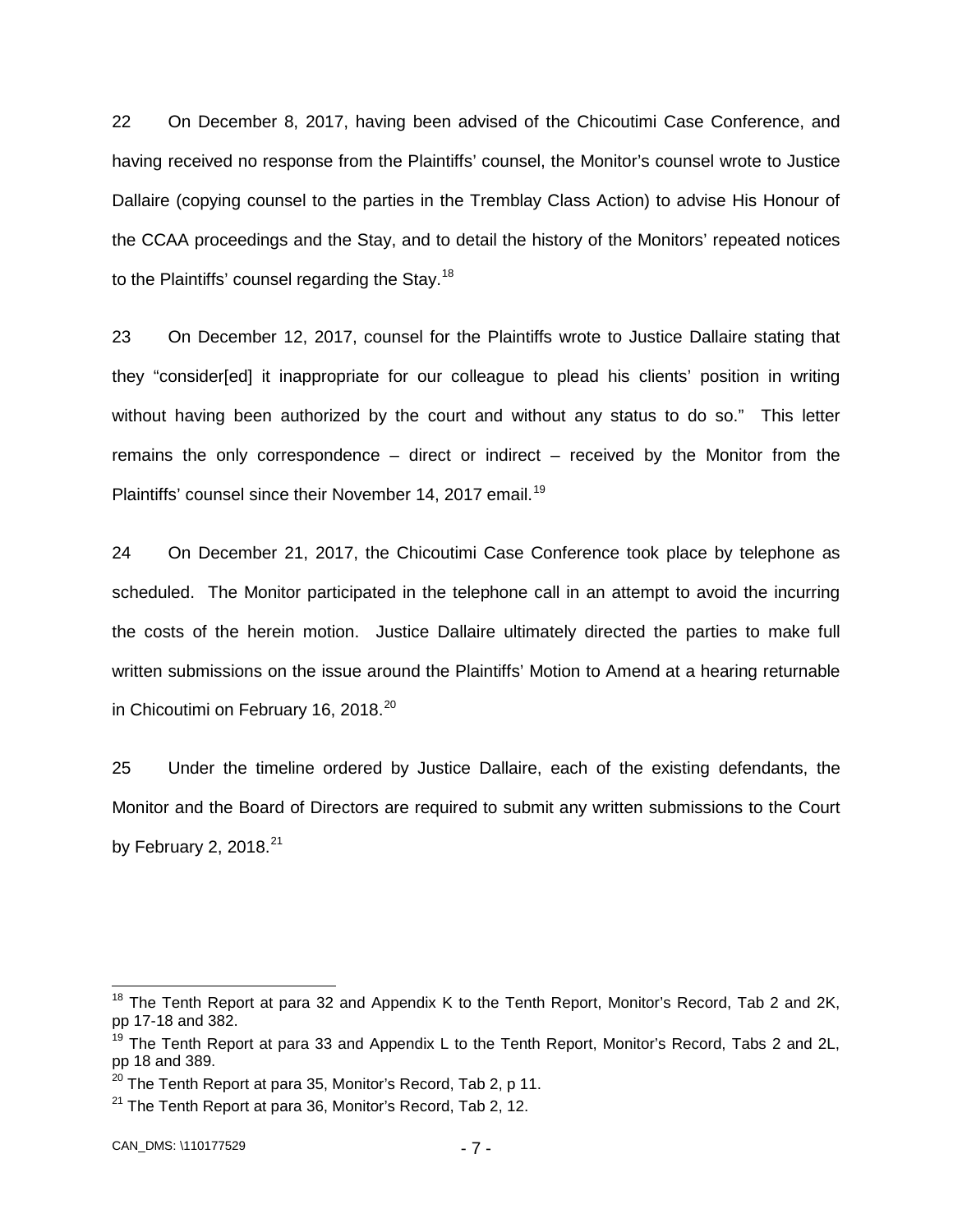#### **F. Further Disregard of Court Orders**

26 On October 4, 2017, this Court issued orders approving the sale of various businesses and assets of the Applicants, including the going-concern sale of substantially all of the assets of Corbeil to Am-Cam Électroménagers Inc. (the **Corbeil Purchaser**). The transaction closed on November 25, 2017. $^{22}$ 

27 On November 9, 2017, the Plaintiffs in the Cantin/Routhier Class Action commenced an application to add the Corbeil Purchaser as a defendant and hold it responsible for the alleged actions of Corbeil. In response, counsel for the Corbeil Purchaser wrote to counsel for the Plaintiffs by letter dated November 28, 2017 to advise that the transaction had been the subject of an approval and vesting order dated October 4, 2017 that specifically excluded the assumption of any liabilities of Corbeil in the Cantin/Routhier Class Action (the **Approval and**  Vesting Order).<sup>23</sup>

28 As the Plaintiffs in the Cantin/Routhier Class Action failed to provide a substantive response to counsel for the Corbeil Purchaser or withdraw their application, the Corbeil Purchaser filed its own application to dismiss the Plaintiffs' application on December 21, 2017.<sup>24</sup>

#### **G. Summary of Notices and Advisories to the Plaintiffs' Counsel**

29 Since June 22, 2017, the Plaintiffs' counsel have received numerous notices and advisories from the Monitor and others regarding the Stay and the CCAA proceedings. In particular:

 $22$  The Tenth Report at para 4, Monitor's Record, Tab 2, p 10.

 $^{23}$  The Tenth Report at para 38, Monitor's Record, Tab 2, p 12.

 $24$  The Tenth Report at para 32 and Appendix K to the Tenth Report, Monitor's Record, Tabs 2 and 2H, pp 18 and 382.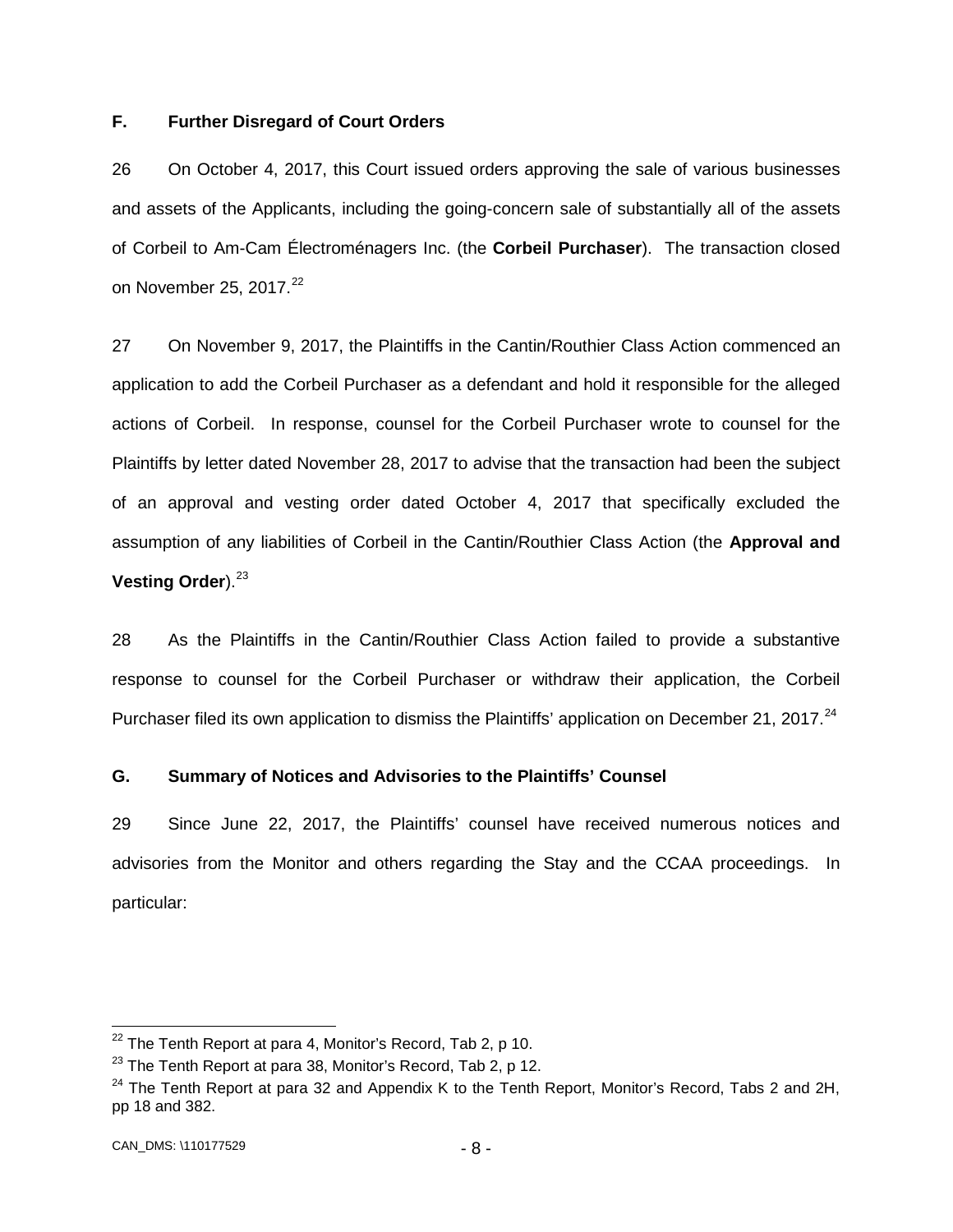| <b>No</b> | <b>Date</b>                      | <b>Notices to the Plaintiffs' Counsel</b>                                                                                                                                                                                                                                                     |
|-----------|----------------------------------|-----------------------------------------------------------------------------------------------------------------------------------------------------------------------------------------------------------------------------------------------------------------------------------------------|
| (1)       | June 26, 2017 <sup>25</sup>      | Nick Rodrigo, counsel to Sears Canada in three of the four<br>Warranty Class Actions, emailed Mr. Gamache, counsel for<br>the Plaintiffs regarding the Stay and CCAA proceedings.                                                                                                             |
| (2)       | September 21, 2017 <sup>26</sup> | Mr. Rodrigo wrote to the Honourable Justice Nollet of the<br>Superior Court of Quebec in Montreal, advising His Honour<br>of the Stay and the CCAA proceedings. Messrs. Gamache<br>and Bourgoin were sent a copy of Mr. Rodrigo's letter.                                                     |
| (3)       | September 26, 2017 <sup>27</sup> | Mr. Rodrigo wrote to the Honourable Justice Dallaire of the<br>Superior Court of Quebec in Montreal, advising His Honour<br>of the Stay and the CCAA proceedings. Messrs. Gamache<br>and Bourgoin were sent a copy of Mr. Rodrigo's letter.                                                   |
| (4)       | October 17, 2017 <sup>28</sup>   | Arad Mojtahedi, a n associate at Norton Rose Fulbright<br>Canada LLP, counsel to the Monitor, advised Mr. Gamache<br>by telephone about the Stay and the CCAA process<br>generally.                                                                                                           |
| (5)       | November 15, 2017 <sup>29</sup>  | Mr. Mojtahedi wrote to Mr. Gamache to remind him that the<br>Stay applied not only against the Sears Canada Entities,<br>but as against the Monitor and their respective employees<br>and representatives as well.                                                                            |
| (6)       | December 4, $2017^{30}$          | Mr. Mojtahedi wrote to Mr. Gamache advising him of the<br>Stay and asking him to withdraw the Plaintiffs' Motion to<br>Amend the Tremblay Class Action.                                                                                                                                       |
| (7)       | December 8, 2017 <sup>31</sup>   | Mr. Mojtahedi wrote to Justice Dallaire, copying Messrs.<br>Gamache and Bourgoin, to advise of the CCAA proceeding,<br>the Initial Order and the Stay.                                                                                                                                        |
| (8)       | December 15, 2017 <sup>32</sup>  | Mr. Mojtahedi wrote to Justice Dallaire, copying Messrs.<br>Gamache and Bourgoin, to respond to Mr. Bourgoin's<br>assertion that it was inappropriate for the Monitor's counsel<br>to advise Justice Dallaire of the Stay or participate in the<br>Chicoutimi Case Conference telephone call. |

 <sup>25</sup> Appendix H to the Tenth Report, Monitor's Record, Tab 2H, p 277.

<sup>&</sup>lt;sup>26</sup> Appendix I to the Tenth Report, Monitor's Record, Tab 2I, p 284.

<sup>&</sup>lt;sup>27</sup> Appendix J to the Tenth Report, Monitor's Record, Tab 2J, p 333.

<sup>&</sup>lt;sup>28</sup> The Tenth Report at para 20, Monitor's Record, Tab 2, p 14.

 $29$  Appendix E to the Tenth Report, Monitor's Record, Tab 2E, p 129.

<sup>&</sup>lt;sup>30</sup> Appendix G to the Tenth Report, Monitor's Record, Tab 2G, p 269.

<sup>&</sup>lt;sup>31</sup> Appendix K to the Tenth Report, Monitor's Record, Tab 2K, p 382.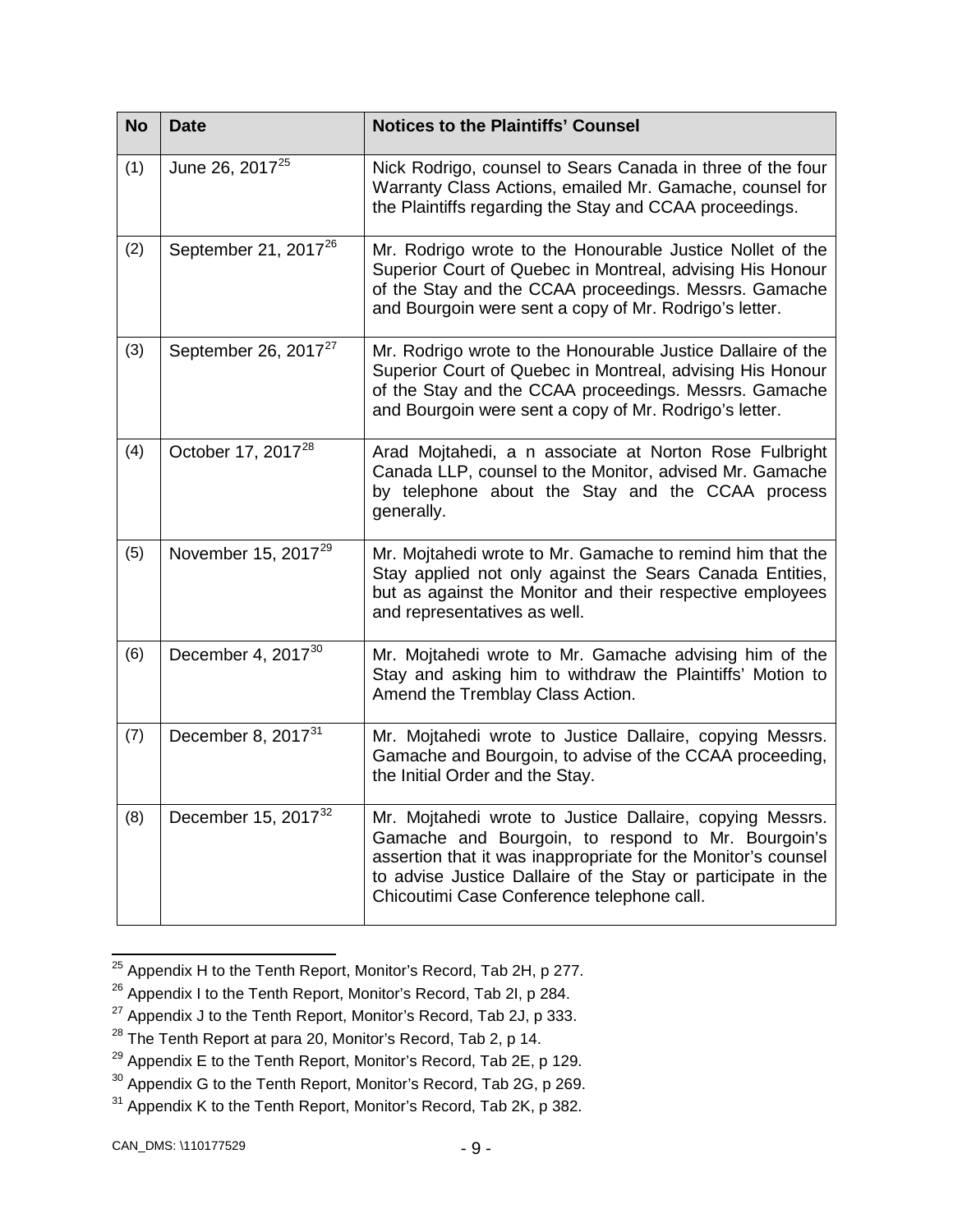#### **ISSUES, LAW & SUBMISSION**

30 There is no question that the Tremblay Plaintiffs have breached the Stay.

31 The stay of proceedings is a central feature of the CCAA process. The purpose of a stay is to preserve the *status quo* and hold creditors at bay while the debtor company attempts to develop a plan to compromise its debts for the benefit of all stakeholders. A stay of proceedings is designed to prevent "manoeuvres for positioning among the creditors."<sup>33</sup> If a creditor has knowledge of, and disobeys a stay order under s. 11 of the CCAA, the creditor is quilty of contempt of court.<sup>34</sup>

32 Sections 11.02 and 11.03 of the CCAA give a court the express statutory authority to grant a broad stay of proceedings as against a debtor company and its directors. The court's statutory stay power is supplemented by the Court's inherent jurisdiction to grant a stay in appropriate circumstances.<sup>35</sup>

33 The stay of proceedings is essential to maintaining the supervisory jurisdiction of the single CCAA court or "command centre" for the insolvency or bankruptcy. As Justice Hamilton of the Quebec Superior Court recently explained in *Bloom Lake General Partner Ltd., Re*:

*29 In principle, all issues relating to a debtor's insolvency are decided before a single court. This rule is based on the "public interest in the expeditious, efficient and economical clean-up of the aftermath of a financial collapse." This public interest favours a "single control" of insolvency proceedings by one court as opposed to their fragmentation among several courts.*

<sup>&</sup>lt;sup>32</sup> Appendix M to the Tenth Report, Monitor's Record, Tab 2M, p 397.

<sup>33</sup> *Canadian Airlines Corp, Re,* [2000] A.J. No. 1692 (QB) at paras 12-19, Book of Authorities of the Monitor (the **Monitor's Authorities**), Tab 3; *Lehndorff General Partner Ltd, Re*, 1993 CarswellOnt 183 (Gen Div) [*Lehndorff*] at para 6, Monitor's Authorities, Tab 5.

<sup>&</sup>lt;sup>34</sup> Re Philip's Manufacturing Ltd. (1991), 9 C.B.R. (3d) 17 (BCSC) at para 21, reversed on other grounds (1992), 9 C.B.R. (3d) 25, (BCCA), leave to appeal to SCC refused (1992), 15 C.B.R. (3d) 57, Monitor's Authorities, Tab 6.

<sup>35</sup> *Lehndorff*, at para 16, Monitor's Authorities, Tab 5.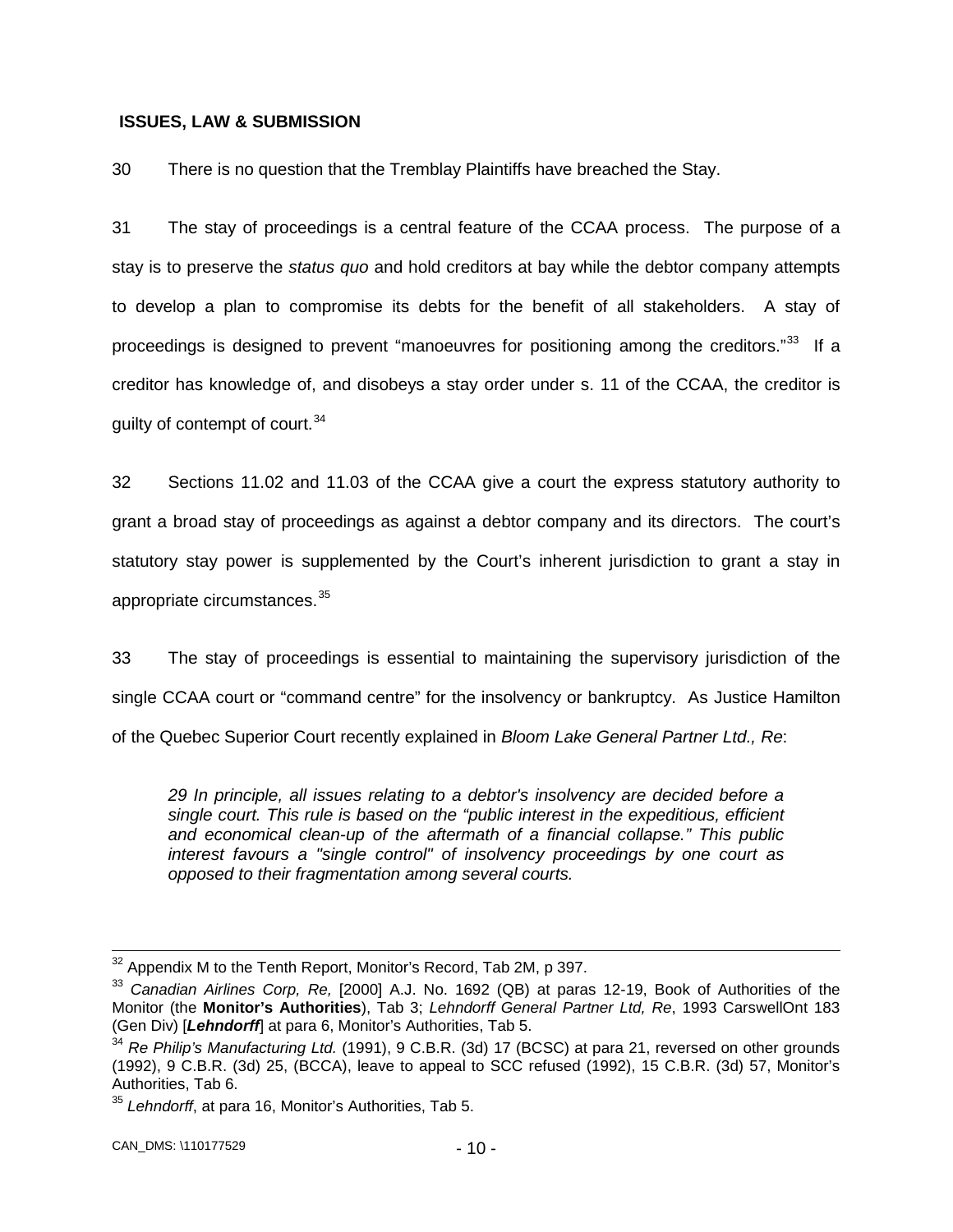*30 The Supreme Court in Sam Lévy concluded as follows with respect to the relevant test:* 

*76 In the present case, we are confronted with a federal statute that prima facie establishes one command centre or "single control" (Stewart, supra, at p. 349) for all proceedings related to the bankruptcy (s.*  183(1)). Single control is not necessarily inconsistent with transferring *particular disputes elsewhere, but a creditor (or debtor) who wishes to fragment the proceedings, and who cannot claim to be a "stranger to the bankruptcy", has the burden of demonstrating "sufficient cause" to send the trustee scurrying to multiple jurisdictions. Parliament was of the view that a substantial connection sufficient to ground bankruptcy proceedings in a particular district or division is provided by proof of facts within the statutory definition of "locality of a debtor" in s. 2(1). The trustee in that locality is mandated to "recuperate" the assets, and related proceedings are to be controlled by the bankruptcy court of that jurisdiction. The Act is concerned with the economy of winding up the bankrupt estate, even at the price of inflicting additional cost on its creditors and debtors. (Emphasis added)*

*31 Although the Sam Lévy case was decided in the context of the Bankruptcy and Insolvency Act ("BIA"), the same principles apply in the context of the other insolvency legislation, including the CCAA. The CCAA court has jurisdiction to deal with all of the issues that arise in the context of the CCAA proceedings. The stay of proceedings under the CCAA gives effect to this principle by preventing creditors from bringing proceedings outside the CCAA proceedings without the authorization of the CCAA court.*

*32 There are clear efficiencies to having a single court deal with all of the issues in a single judgment.*

*33 The general rule is therefore that the Court should rule on all issues that arise in the context of these insolvency proceedings.*<sup>36</sup> [Emphasis Added]

34 Although none of the Plaintiffs are seeking to lift the Stay in this case, it is instructive to

consider the threshold for such relief. A party applying for an order to lift a stay of proceedings

faces a "very heavy onus". Lifting a stay of proceedings is a discretionary decision, and courts

have identified a limited set of circumstances in which a stay may be lifted, none of which are

present in this case.<sup>37</sup> Once again, the Plaintiffs have not moved for an order lifting the Stay.

*<sup>36</sup> Bloom Lake General Partner Ltd, Re*, 2017 QCCS 284 at paras 29-33, Monitor's Authorities, Tab 1.

<sup>37</sup> *Canwest Global Communications Corp, Re*, 2011 ONSC 2215 at para 27, Monitor's Authorities, Tab 4.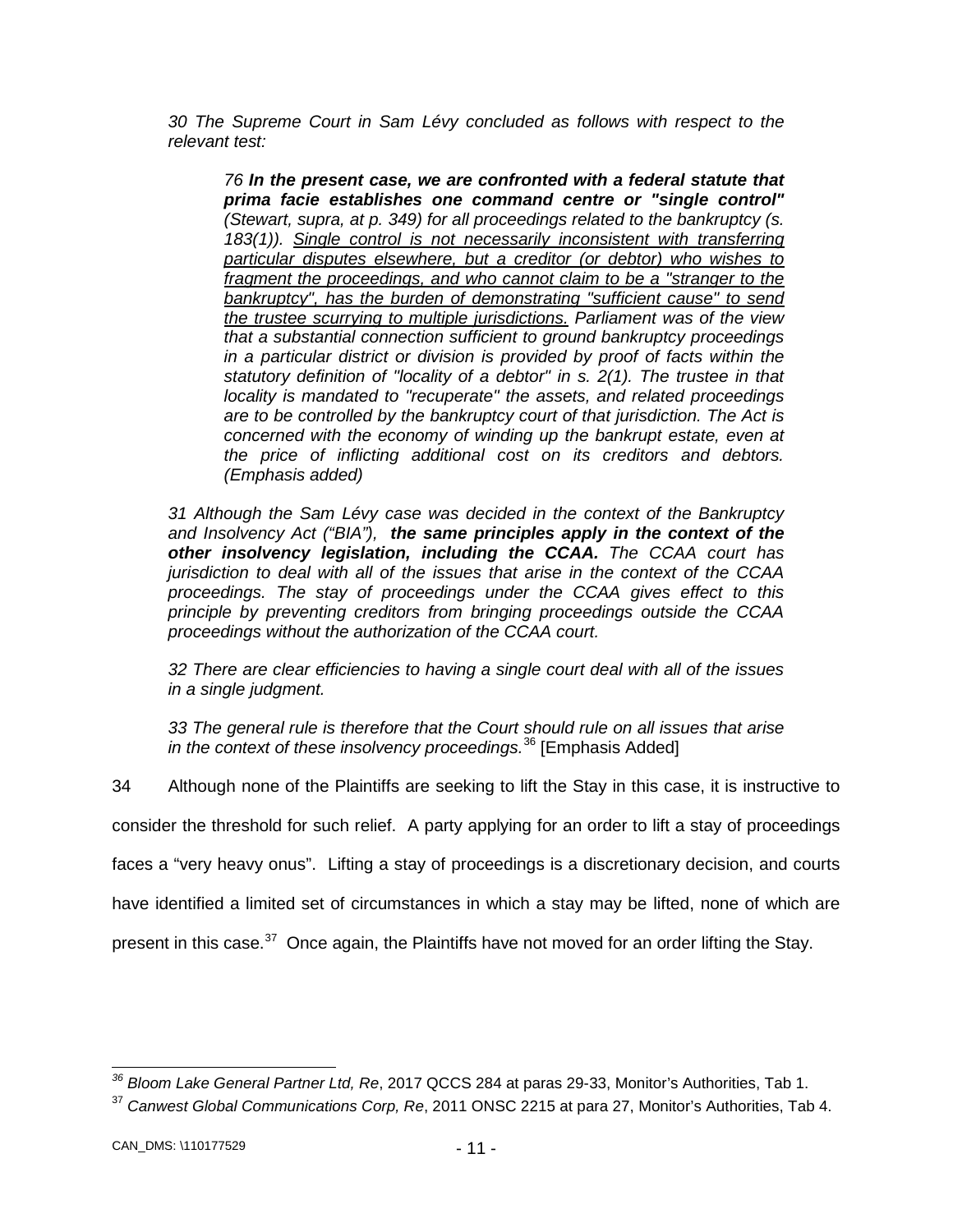#### **H. The Class Actions Are Stayed**

35 The Initial Order defines a "Proceeding" for the purpose of the Stay as a "proceeding or enforcement process in any court or tribunal."<sup>38</sup> The Class Actions are court proceedings and therefore subject to the Stay.

36 By attempting to continue the Tremblay Class Action and add the Monitor and Named Directors as additional defendants therein, the Tremblay Plaintiffs have breached, and are continuing to breach the Stay and the Initial Order. This Court must act to assert its supervisory jurisdiction as the "command centre" and protect the integrity of these CCAA proceedings. As the Court held in *Canada Metal Co. v. Canadian Broadcasting Corp. (No. 2)*,

*To allow court orders to be disobeyed would be to tread the road toward anarchy.*  If orders of the Court can be treated with disrespect, the whole administration of *justice is brought into scorn…Loss of respect for the courts will quickly result in the destruction of our society.<sup>39</sup>*

37 The Plaintiffs will suffer no prejudice from being restrained from continuing the Warranty Class Actions. It remains open for the Plaintiffs' counsel to file proofs of claim in the Claims Process in respect of each of the Warranty Class Actions, including any claims the Plaintiffs may have in respect of the Consumer Protection Bonds.

38 By contrast, the Applicants, the Monitor and the Applicants' stakeholders will suffer significant prejudice if the Tremblay Plaintiffs are not restrained from breaching the Stay and the Orders of this Court. Moreover, the expense and distraction caused by the Tremblay Plaintiffs' breaches is amplified by their unduly aggressive conduct. In particular, the Tremblay plaintiffs have:

 $38$  Appendix E to the Tenth Report, Monitor's Record, Tab 2E, p 163.

<sup>39</sup> *Canada Metal Co. v. Canadian Broadcasting Corp. (No. 2)*, [1974] O.J. No. 1999 at para 70, Monitor's Authorities, Tab 2.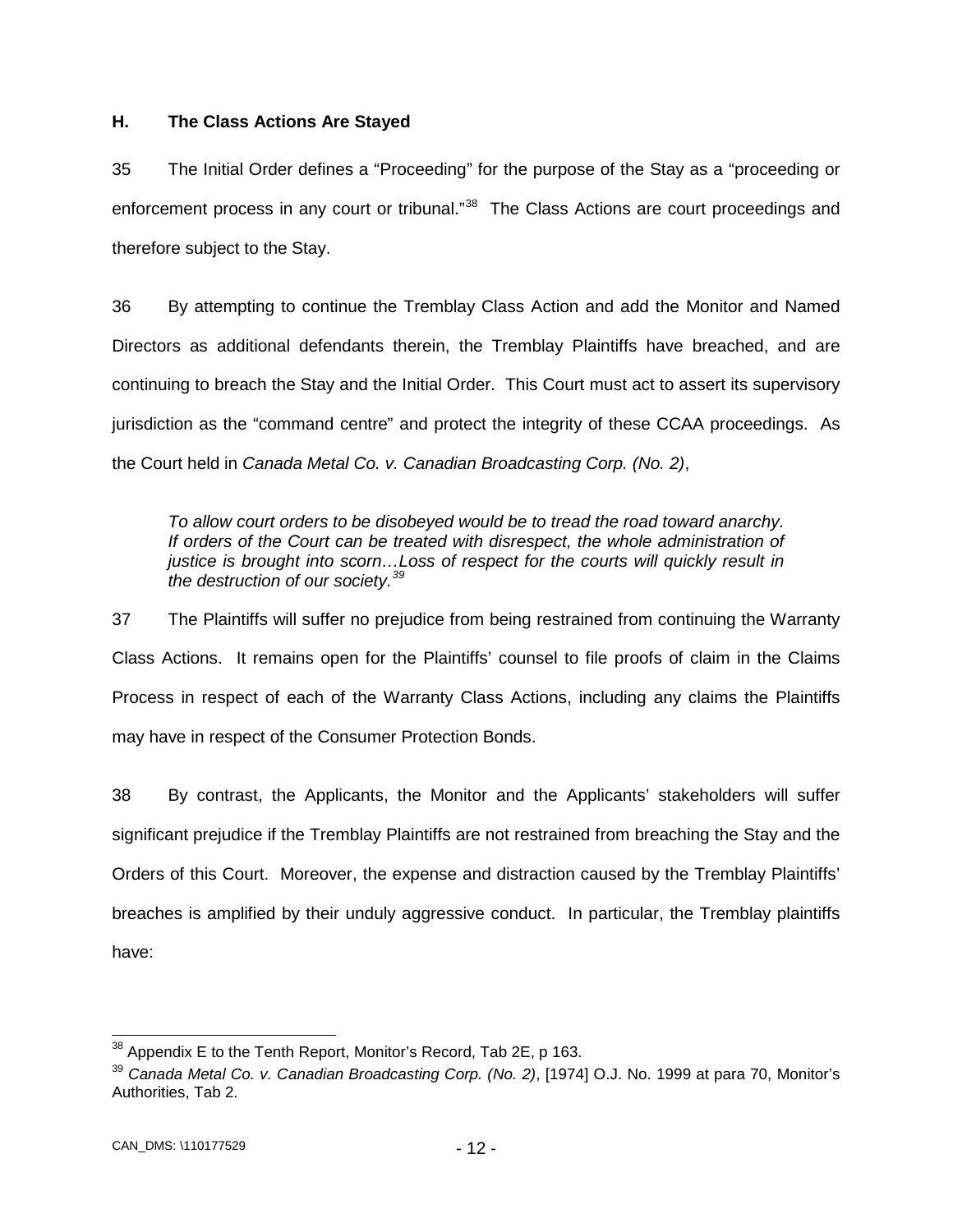- (a) taken the position before Justice Dallaire that the Monitor should not be permitted to make submissions in the Tremblay Action regarding the Stay;
- (b) failed to meaningfully respond to a single letter or email from the Monitor's counsel since they first threatened to bring proceedings against the Monitor;
- (c) pressured the Monitor to consider an out of court "solution" with the Plaintiffs in order to avoid further difficulties;
- (d) attempted to circumvent the Monitor by failing to serve the Monitor with the motion materials adding the Monitor as a defendant to the Tremblay Action; and
- (e) attempted to undermine the Monitor's ability to bring the herein motion by writing to Justice Dallaire on January 12, 2018 seeking another case conference in advance of the return of the herein motion.

39 As a result, responding to the Tremblay Plaintiffs' attempts to circumvent and frustrate this Court's Orders has already taken far more of the Monitor and the Applicants' limited time and resources than should ever have been necessary.

40 The Applicants, the Monitor and the other parties protected by the Stay and those Orders should not have to continue responding to the Tremblay Plaintiffs' breaches, to the detriment of all stakeholders. As Justice Blair stated in *Skydome Corp., Re*,

*Parties affected by a CCAA Order—as with any other Order—are not entitled to ignore that Order, much less to flout it, simply because they don't like its effect on them or because they wish to use the difficulties caused to the CCAA company by their non-compliance as a lever enhance their bargaining position with the debtor company.* 40

 $40$  [1999] O.J. No. 221 at para 20, Monitor's Authorities, Tab 7.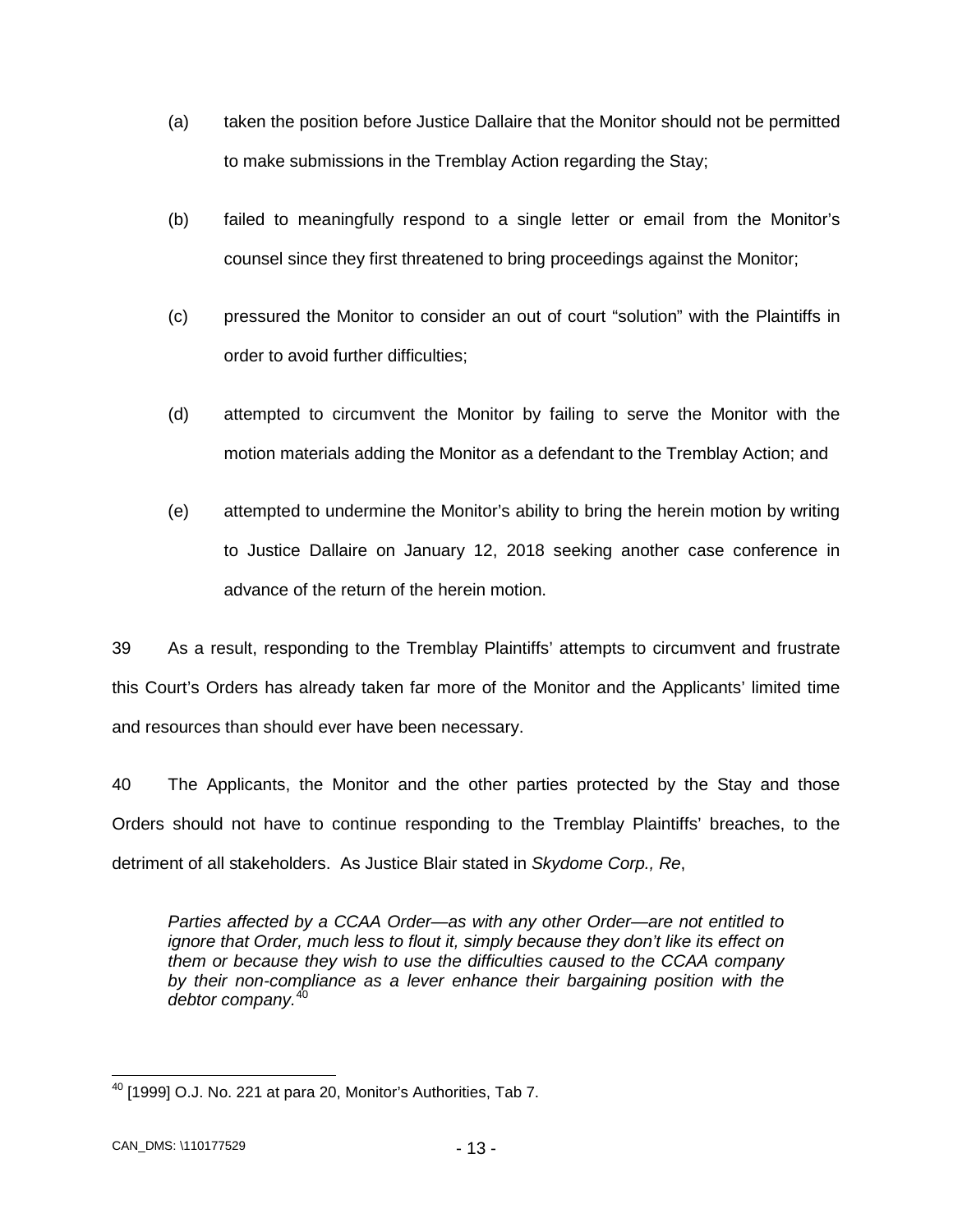#### **PART III - ORDER REQUESTED**

41 In light of the foregoing, the Monitor respectfully requests that this Court grant the Restraining Order together with an award of substantial indemnity costs against the Tremblay Plaintiffs.

ALL OF WHICH IS RESPECTFULLY SUBMITTED this 16th day of January, 2018.

**Norton Rose Fulbright Canada LLP** 

Lawyers to the Monitor, FTI Consulting Ind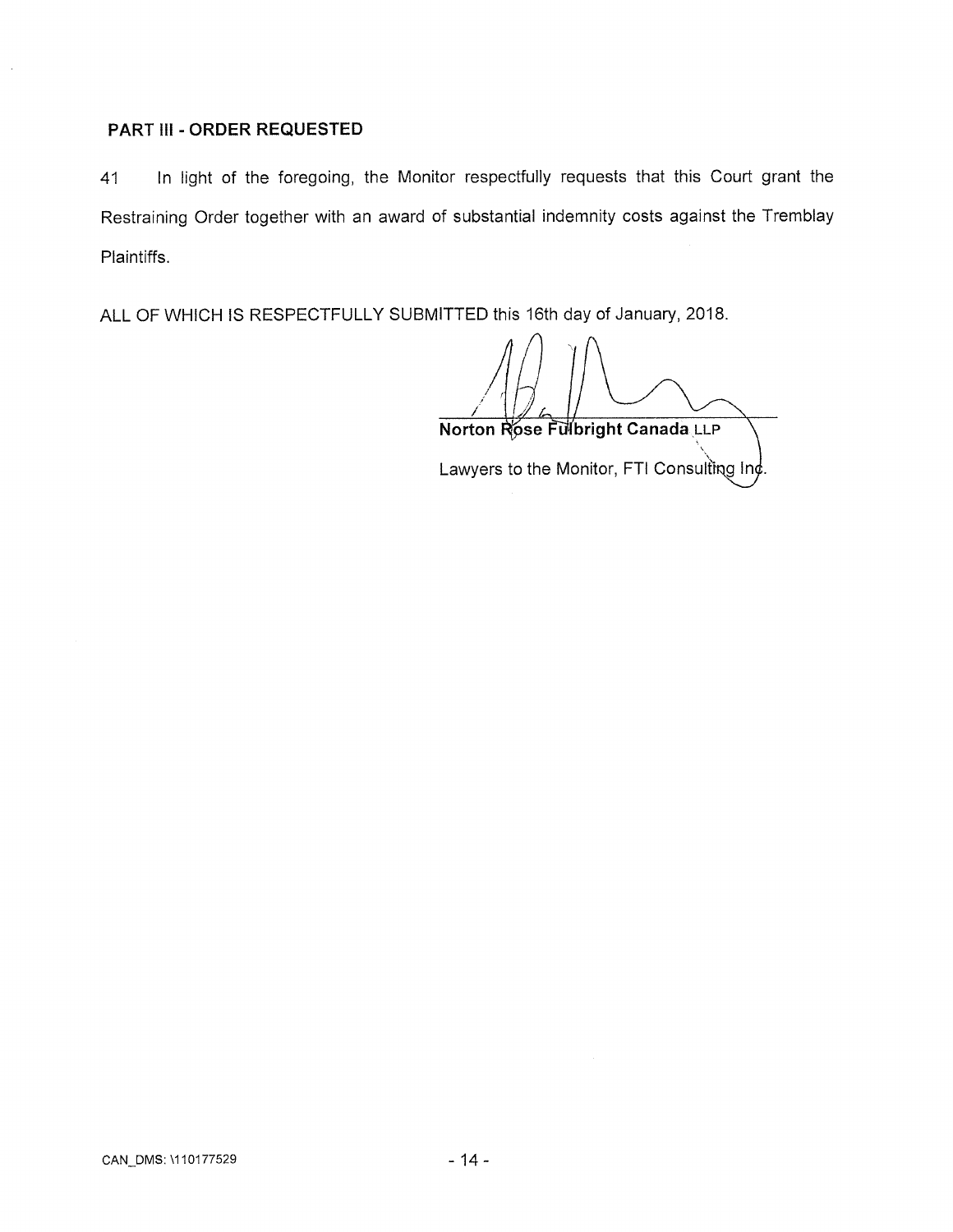### **SCHEDULE "A" LIST OF AUTHORITIES**

- 1. *Bloom Lake General Partner Ltd, Re*, 2017 QCCS 284.
- 2. *Canada Metal Co. v. Canadian Broadcasting Corp. (No. 2)*, [1974] O.J. No. 1999.
- 3. *Canadian Airlines Corp*, *Re,* [2000] A.J. No. 1692 (QB).
- 4. *Canwest Global Communications Corp, Re*, 2011 ONSC 2215.
- 5. *Lehndorff General Partner Ltd, Re*, 1993 CarswellOnt 183.
- 6. *Philip's Manufacturing Ltd., Re* (1991), 9 C.B.R. (3d) 17 (BCSC), reversed on other grounds (1992), 9 C.B.R. (3d) 25, (BCCA), leave to appeal to SCC refused (1992), 15 C.B.R. (3d) 57.
- 7. *Skydome Corp., Re*, [1999] O.J. No. 221.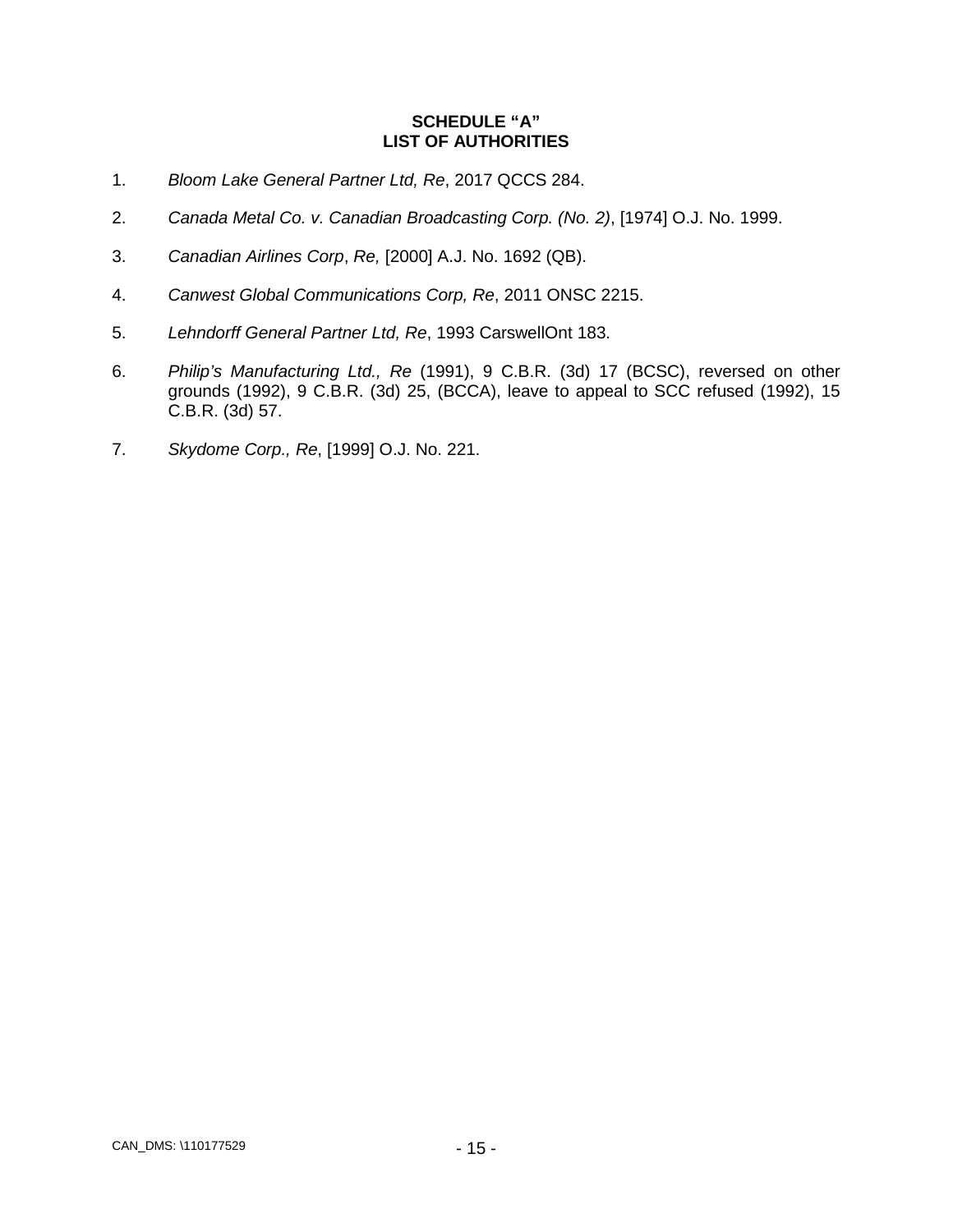### **SCHEDULE "B" RELEVANT STATUTES**

### **1.** *Companies' Creditors Arrangement Act***, RSC 1985, c C-36**

#### **General power of court**

**11** Despite anything in the *Bankruptcy and Insolvency Act* or the *Winding-up and Restructuring Act*, if an application is made under this Act in respect of a debtor company, the court, on the application of any person interested in the matter, may, subject to the restrictions set out in this Act, on notice to any other person or without notice as it may see fit, make any order that it considers appropriate in the circumstances.

R.S., 1985, c. C-36, s. 11; 1992, c. 27, s. 90; 1996, c. 6, s. 167; 1997, c. 12, s. 124; 2005, c. 47, s. 128.

#### **Rights of suppliers**

**11.01** No order made under section 11 or 11.02 has the effect of

**(a)** prohibiting a person from requiring immediate payment for goods, services, use of leased or licensed property or other valuable consideration provided after the order is made; or

**(b)** requiring the further advance of money or credit.

2005, c. 47, s. 128.

#### **Stays, etc. — initial application**

**11.02 (1)** A court may, on an initial application in respect of a debtor company, make an order on any terms that it may impose, effective for the period that the court considers necessary, which period may not be more than 30 days,

> **(a)** staying, until otherwise ordered by the court, all proceedings taken or that might be taken in respect of the company under the *Bankruptcy and Insolvency Act* or the *Winding-up and Restructuring Act*;

**(b)** restraining, until otherwise ordered by the court, further proceedings in any action, suit or proceeding against the company; and

**(c)** prohibiting, until otherwise ordered by the court, the commencement of any action, suit or proceeding against the company.

**(2)** A court may, on an application in respect of a debtor company other than an initial application, make an order, on any terms that it may impose,

> **(a)** staying, until otherwise ordered by the court, for any period that the court considers necessary, all proceedings taken or that might be taken in respect of the company under an Act referred to in paragraph  $(1)(a)$ ;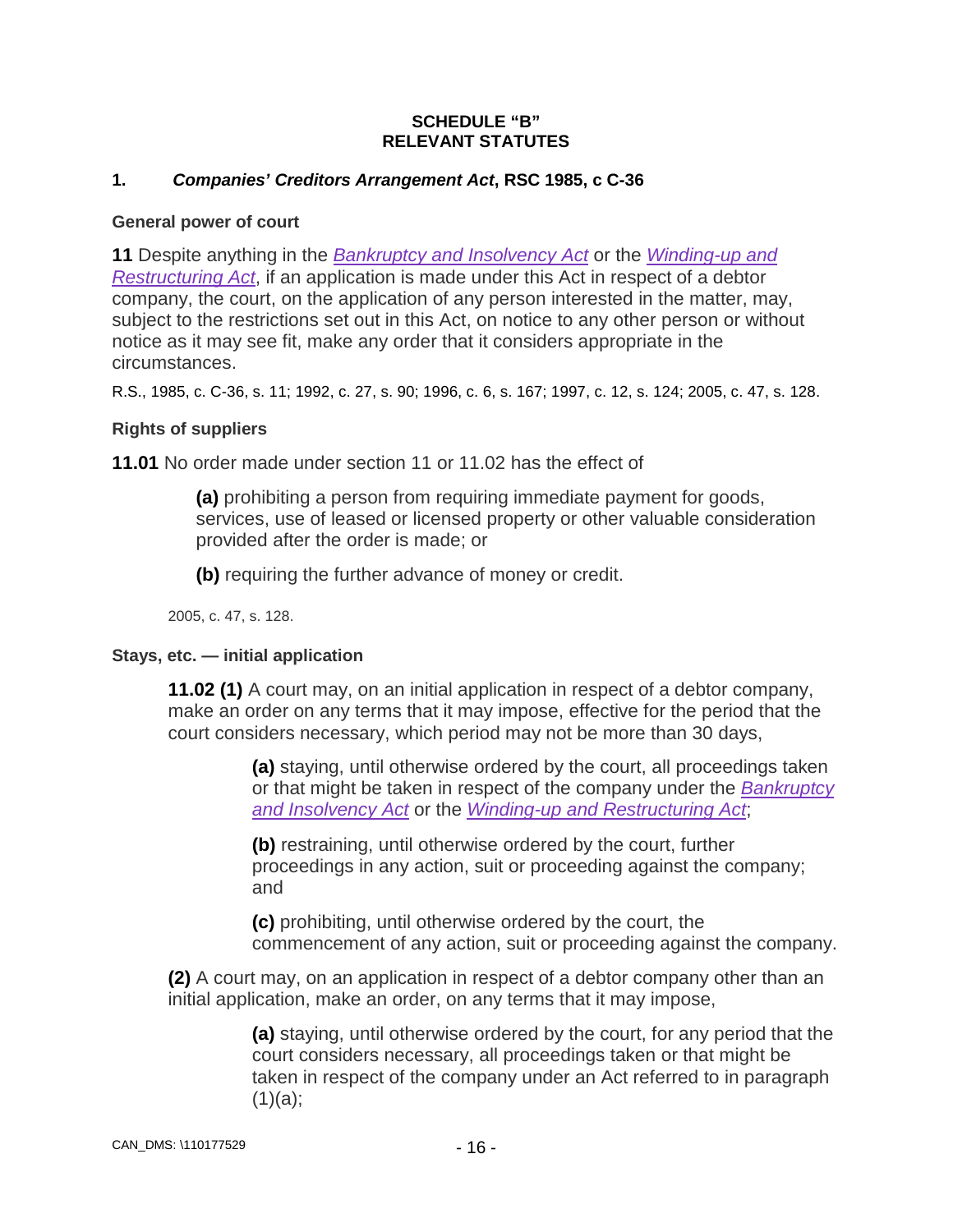**(b)** restraining, until otherwise ordered by the court, further proceedings in any action, suit or proceeding against the company; and

**(c)** prohibiting, until otherwise ordered by the court, the commencement of any action, suit or proceeding against the company.

### **Burden of proof on application**

**(3)** The court shall not make the order unless

**(a)** the applicant satisfies the court that circumstances exist that make the order appropriate; and

**(b)** in the case of an order under subsection (2), the applicant also satisfies the court that the applicant has acted, and is acting, in good faith and with due diligence.

#### **Restriction**

**(4)** Orders doing anything referred to in subsection (1) or (2) may only be made under this section.

2005, c. 47, s. 128, 2007, c. 36, s. 62(F).

2. *Consumer Protection Act (Quebec)*, CQLR c P-40.1